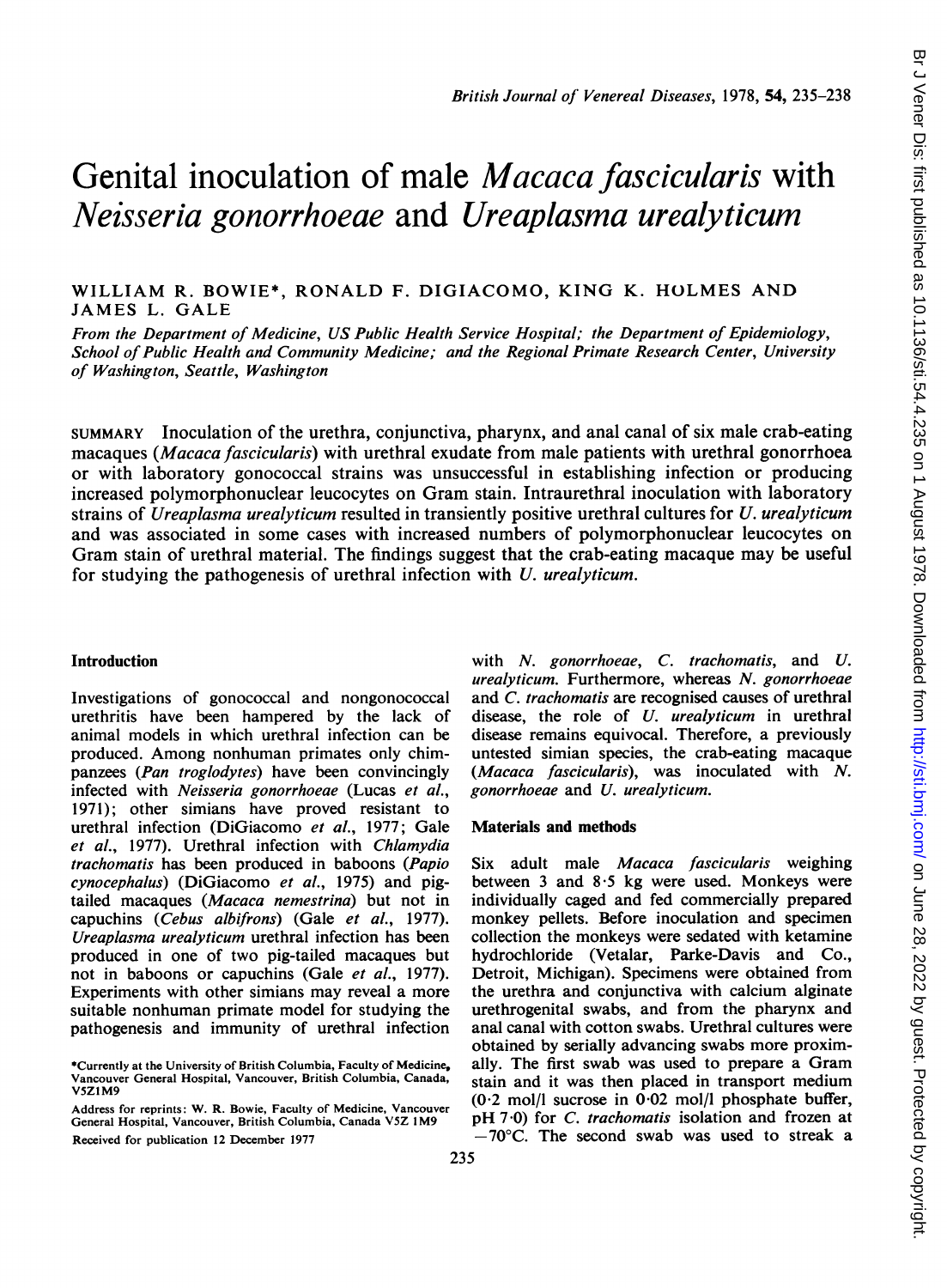Thayer-Martin culture plate for N. gonorrhoeae isolation. The third swab was used to streak an A6 plate (Shepard and Lunceford, 1970) for Mycoplasma hominis and U. urealyticum isolation and then it was placed in broth (Holmes et al., 1975) for U. urealyticum isolation. A similar procedure was used in the conjunctiva, pharynx, and anal canal except that Gram stain preparations were not made. C. trachomatis, N. gonorrhoeae, and U. urealyticum, were isolated and identified as previously described (Holmes et al., 1975).

Urethral specimens from men with urethral discharge were obtained and cultured for N. gonorrhoeae, C. trachomatis, U. urealyticum, and M. hominis (Holmes et al., 1975). Fresh urethral exudate from five men with gonococcal urethritis, diagnosed by Gram stain and later confirmed by culture, was used to inoculate five of the six monkeys. Patients were taken to the primate centre, urethral exudate was obtained on swabs and immediately inoculated into the monkeys. One swab was used to inoculate the urethra and conjunctiva, and a second swab was used to inoculate the pharynx and anal canal of the monkeys. Urethral exudate from one patient was used to inoculate one monkey. Inoculated monkeys were examined, and cultures were taken for N. gonorrhoeae, C. trachomatis, U. urealyticum, and M. hominis between three and five, seven, 14, and 28 days after inoculation. The uninoculated monkey was examined and cultures were taken 28 days after the initial study.

Three months after inoculation of urethral exudate from patients, the six monkeys were inoculated with two laboratory strains of N. gonorrhoeae that had been passaged approximately 10 times as type 2 colonies. One strain, typical of isolates from men with asymptomatic gonorrhoea, required arginine, hypoxanthine, and uracil for growth, while the other strain, typical of isolates from men with symptomatic gonorrhoea, did not require arginine, hypoxanthine, and uracil for growth (Crawford et al., 1977). Gonococci were streaked on to GC agar base with Kellogg's supplement (Baltimore Biological Laboratories, Baltimore, Maryland) and incubated for 16 hours in a candle extinction jar at 36 5°C. Organisms were suspended in trypticase soy broth at a concentration of 107 colony-forming units per ml as determined by dilution plate counts on GC agar. A catheter was used to inoculate  $0.5$  ml of broth into the urethra while inoculum-soaked swabs were used to inoculate the conjunctiva, pharynx, and anal canal. Each strain was used to inoculate three monkeys. The six monkeys were examined and cultured two and seven days after inoculation.

Two strains of U. urealyticum isolated from the urethra of two men with acute epididymitis associated with nongonococcal urethritis were used to inoculate the monkeys three weeks after inoculation of the N. gonorrhoeae cultures. The strains were isolated in broth, and at the onset of colour change denoting a rise in pH, the cultures were frozen at  $-70^{\circ}$ C. The cultures were then thawed, passed into new broth, and incubated. To ensure that the inoculum contained only U. *urealyticum*, the organisms were terminally diluted three times. The highest dilution showing colour change in the third passage was subcultured into broth. A 14-hour growth of this subculture was used as the inoculum. It contained 106 colour changing units (CCU) of U. urealyticum per ml. A catheter was used to inoculate  $0.5$  ml of inoculum into the urethra, and an inoculum-soaked swab was used to inoculate the conjunctiva. Each strain was used to inoculate three monkeys. Monkeys were examined, and the urethra, conjunctiva, and pharynx were cultured one, two, three, six, and eight weeks after inoculation. Five months after the primary inoculation with the in vitro cultures of U. urealyticum, all six monkeys were reinoculated with the same strains of U. urealyticum. This inoculum contained 10<sup>7</sup> CCU per ml and  $0.5$  ml was again inoculated into the urethra. Monkeys were examined and the urethra cultured three, seven, 10, 14, 21, and 28 days after inoculation.

# **Results**

### BASELINE STUDIES OF MONKEYS

All specimens obtained between one and five weeks earlier and immediately before inoculation with urethral exudate were negative for N. gonorrhoeae, C. trachomatis, and U. urealyticum. Polymorphonuclear leucocytes (PMN) were not seen on Gramstained smears of baseline urethral swabs (Table). All pharyngeal specimens and one anal canal specimen yielded typical mycoplasma colonies which appeared urease-positive on A6 agar. The specimens which yielded these colonies also partially changed the colour of the phenol red pH indicator in urea broth towards alkaline. Specimens which did not yield these colonies did not alter the pH. However, neither the organisms grown on agar nor those changing the pH in broth could be passed in either agar or broth. The identity of these organisms was not determined, but the organisms were frequently isolated from the pharnyx, and occasionally from the anal canal throughout the study.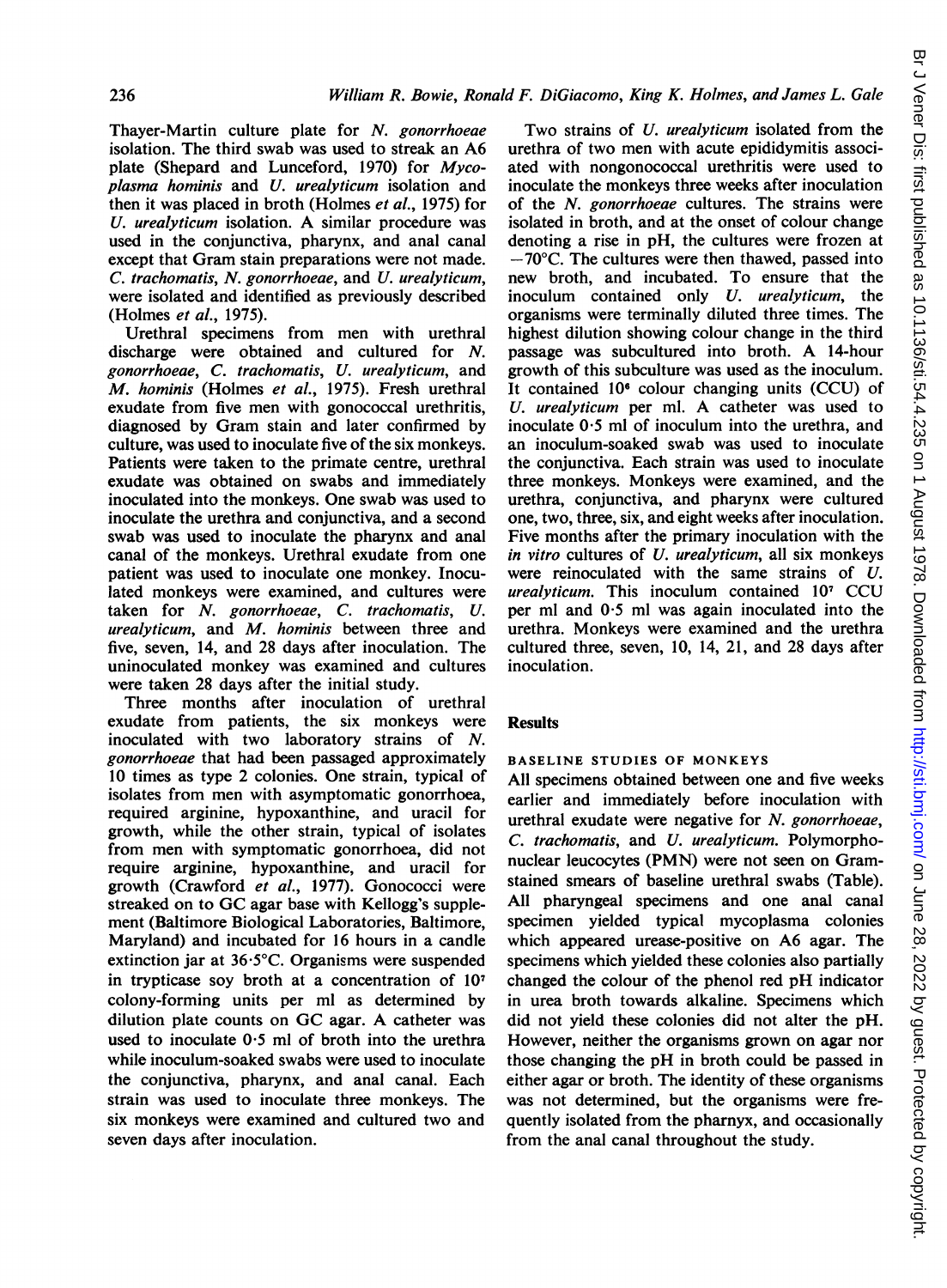| ×<br>.,<br>۰. | ٦ |
|---------------|---|
|               |   |

| Monkey<br>no. | Pre-<br>inocula-<br>tion<br>$PMN*$ | Urethral exudate inoculated<br>U. urealyticum |     |         | U. urealyticum inoculated<br>U. urealyticum |                  |                 | U. urealyticum reinoculated<br>U. urealyticum |         |                 |
|---------------|------------------------------------|-----------------------------------------------|-----|---------|---------------------------------------------|------------------|-----------------|-----------------------------------------------|---------|-----------------|
|               |                                    |                                               |     |         |                                             |                  |                 |                                               |         |                 |
|               |                                    | 6870                                          | 0   | 104     | No.                                         | $0 - 2$          | 10 <sup>6</sup> | No                                            | $3 - 5$ | 10 <sup>7</sup> |
| 7088          |                                    | 104                                           | N٥  | 0       | 10 <sup>6</sup>                             | 7, 14, 21, 42    | $3 - 5$         | 10 <sup>7</sup>                               | No      | $0 - 1$         |
| 70564         |                                    |                                               |     |         | 10 <sup>6</sup>                             |                  | $0 - 1$         | 10 <sup>7</sup>                               | 10      | $12 - 18$       |
| 75231         | $\Omega$                           | 10 <sup>1</sup>                               | No  | $0 - 2$ | 10 <sup>6</sup>                             | Contaminated 3-5 |                 | 10 <sup>7</sup>                               | 7, 10   | $3 - 4$         |
| 75237         | $\Omega$                           | 10 <sup>1</sup>                               | No. | 0       | 10 <sup>6</sup>                             |                  | $3-4$           | 10 <sup>7</sup>                               | 3, 7    | $3 - 6$         |
| 75242         | $\bf{0}$                           |                                               | No  | 0       | 10 <sup>6</sup>                             | Contaminated 0-1 |                 | 10 <sup>7</sup>                               |         | 0               |

Table Urethral inoculation of Macaca fascicularis with Ureaplasma urealyticum

\*Range of the number of polymorphonuclear leucocytes per  $\times$  1000 oil immersion field on Gram stain of urethral smears

tConcentration of inoculum expressed as the number of colour changing units per ml of first-voided urine in the inoculation of urethral exudate, and per ml of urea broth for the  $U$ , *urealvticum* inoculations

 $\pm$ Days after inoculation at which U. urealyticum was isolated

Inoculation with urethral exudate from men with urethral gonorrhoea

The presence of N. gonorrhoeae in patients was confirmed by growth on Thayer-Martin medium of oxidase-positive Gram-negative diplococci which fermented glucose, but not maltose, sucrose, or lactose. In addition, four patients had  $10<sup>1</sup>$  to  $10<sup>4</sup>$ CCU of *U. urealyticum* per ml of first-voided urine, but it is not known how many U. urealyticum organisms were present in the urethral exudate that was inoculated. The results of follow up cultures for U. urealyticum are shown in the Table. Two patients also had C. trachomatis isolated from the urethral exudate. Monkeys (nos 7088 and 75231) received exudate from these men. However, all follow-up specimens for the inoculated sites in monkeys were negative for N. gonorrhoeae, C. trachomatis, and U. urealyticum. No discharge was observed from any site, and only an occasional PMN per  $\times$  1000 oil immersion field was observed on examination of the entire Gram stain.

Inoculation with in vitro cultures of N. gonorrhoeae Specimens from monkeys inoculated with laboratory cultivated gonococci were negative except for one monkey, from which N. gonorrhoeae was obtained from the pharynx two days after inoculation. Gram-negative extracellular diplococci were also observed on the urethral smear from this monkey but viable gonococci were not isolated from the urethra. All specimens collected seven days after inoculation gave negative results. No discharge from the urethra or conjunctiva, or inflammation of the conjunctiva, pharynx, or anal canal was observed. Zero to 1 PMN per  $\times 1000$  field was observed in urethral smears.

Inoculation with in vitro cultures of U. urealyticum The results are shown in the Table. One week after inoculation, the organism was recovered from the urethra of three monkeys and was not isolated from one. Cultures made from the remaining two monkeys were contaminated with bacteria. Urethral specimens collected two weeks after inoculation were negative except for one monkey in which infection continued for six weeks. U. urealyticum was not isolated from the conjunctiva. There was no evidence of a urethral discharge, but four monkeys exhibited 3–5 PMN per  $\times$  1000 field on the urethral smear.

Reinoculation with in vitro culture of U. urealyticum Before reinoculation five months after the initial inoculation of *U. urealyticum*, urethral cultures were negative for U. urealyticum and no PMN were observed on urethral smears. In five of the six monkeys U. urealyticum was reisolated for seven to 10 days after reinoculation (Table), but subsequent cultures were negative. The monkey that had previously shed U. urealyticum for six weeks was not reinfected and did not have an increased number of PMN on Gram stain. No urethral discharge was present in the monkeys, but two had 3-6 and one had 12-18 PMN per  $\times$  1000 field on the urethral smear.

## **Discussion**

No infection of the urethia, conjunctiva, pharynx, and anal canal of Macaca fascicularis was produced by inoculating urethral exudate from men with gonorrhoea, or of in vitro cultures of N. gonorrhoeae. However, inoculation of in vitro cultures of U. urealyticum initially isolated from men with epididymitis, resulted in positive cultures in three of four monkeys with uncontaminated cultures after primary inoculation, and in five of six monkeys after reinoculation. Cultures were only transiently positive in all but one monkey. This does not necessarily indicate that the monkeys were infected,